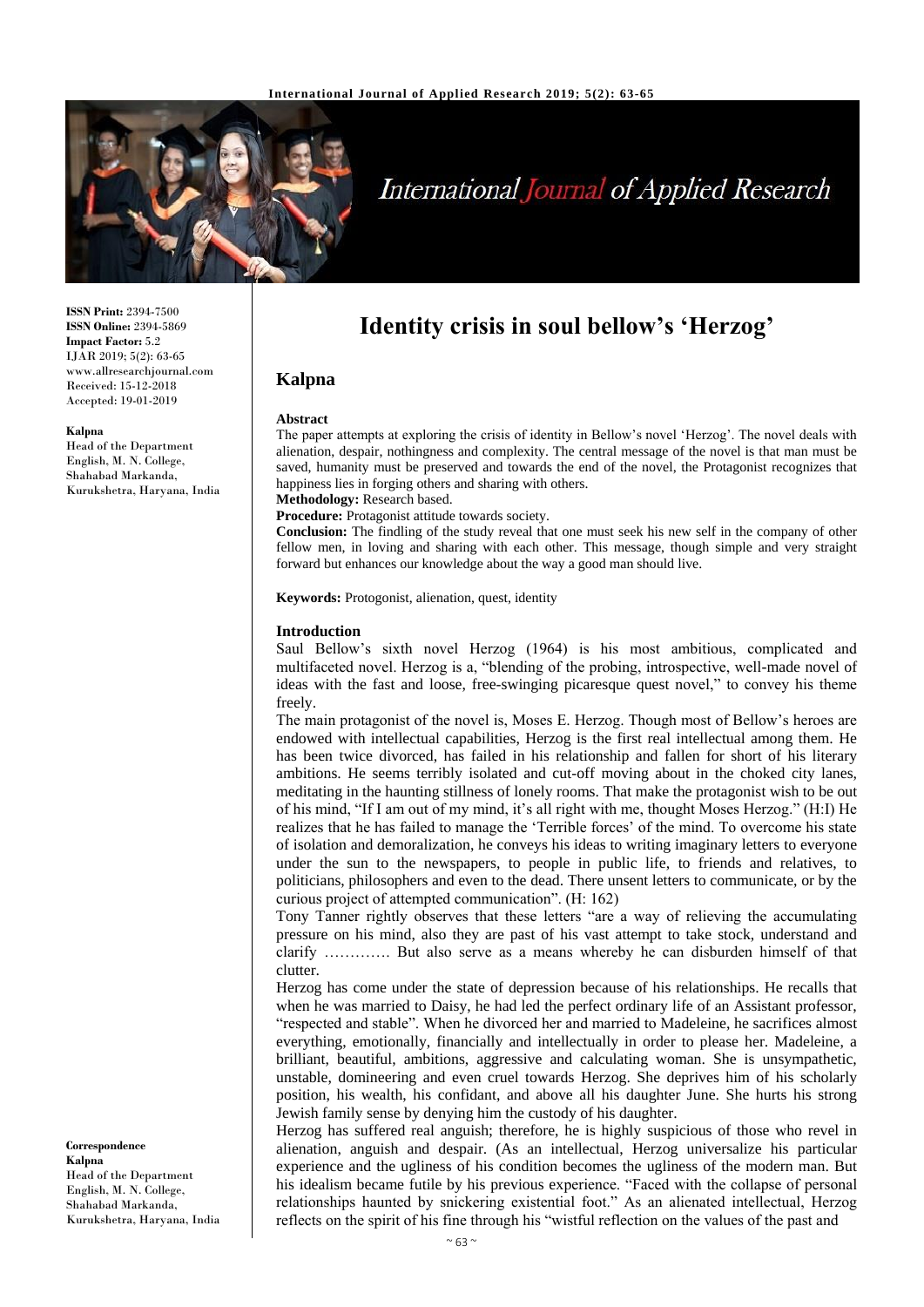his ultimately regenerated hope for the future, both of which are distilled in a crisis of the present.")

Herzog's sense of alienation is to be found in his relationship with other people like his two brothers and one sister, Helen. He felt cut off from his family once he had grown up. It is his sense of separation from his childhood family world that is at the root of his alienation." He has been betrayed by everyone in his life and that too, up to some extent account of his alienation. Even, at his father's funeral, Herzog is rebuked by his elder brother for weeping loudly before his high-bred acquaintance. His brother reprimands him because he fears that his behavior may seems ridiculous or unwelcome to his rich acquaintances. From Herzog's elder brother's point of view, even a death in the family is an occasion for a get together of his rich business colleagues and not a moment for sharing the genuine feelings of grief. Herzog reads somewhere else that people in New York had restored to calling the police for relief.

"Send a squad car, for the love of God! Send someone! Put me in the lockup with somebody! save me. Touch me come someone….. please come" (H: 203). This incident shows how the individual has been segregated alienated and almost completely cut-off from human connections during a mad race of progress and material advancement.

Herzog has come to realize that if he is to be human he must accept the conditions imposed upon him and acknowledge his responsibility without resulting form alienation, so he wants to change the world and becomes a new law giver to mankind but his mind has reached a dangerous point where it can think. "If I am right, the problem of the world's coherence, and all responsibility for it, becomes mine" (Ch: 155). He feels himself that his own life is a catalogue of errors", self righteous, sufferer, egoistical and flirting a little with the transcendent. But for all his absurdity he is Herzog for good or bad.

"I am Herzog. I have to be that man. These is no one else to do it. After smiling, he must return to his own self and see the thing through" (H: 67). Herzog returns to his country house with a new experienced self that emphasizes on freedom in spite of the dreariness of the alienated society. He realizes that his habit of indulging in letter writing far from attaching him with other people, alienates him and makes people more distant and unreal.

If he has to gain truth and self knowledge he cannot afford to lock himself up in a narrow sphere of inner consciousness. His ultimate concern is human goodness and the brotherhood of man. Herzog, through his quest for selfhood, gains both his freedom and a sense of "belonging to his external surroundings. He ultimately gains his identity in his social surroundings. He does not lose his freedom and sense of belonging in the world by clinging to his individuality. He alienates himself and fails to communicate with others because he lives in the city of words and letters. He does not have any dialogue with the people around. At last, he ceases to write any more letters that shows he has rejected his artificial means of communication. He rises beyond the absurd and nihilistic forces that threatened his very existence to move effectively towards a 'change of heat' so as to lead a life of sanity and coherence. Herzog realizes that man is larger than his 'characteristics' and social obligation, emotions, desires and ideal constructions. He feels "not to burst, not to die, to stay alive was all he could hope for" (H: 45).

Herzog deviates from the absurd man and by overcoming the terror of his loneliness and establishing new relationships, he reveals his authentic new relationships, he reveals his authentic existence. Such kind of realization enables Herzog to transcend the despair of the alienated hero, whose situation is described as, "precariously differentiated from the rest of the world, so that his identity and autonomy are always in question."

He discarded his futile attempt to concentrate on his past failure and tries to find a purpose and meaning to his life with the world. "Luckily for me, I did not have the means to get too far away from our common life. I am glad of that. I mean to share with other human beings as far as possible and not destroy my remaining years ……" (H: 392).

Through out the novel Herzog is an isolated character completely alone and unhappy and has a desire to find new place in the society. He tries to emphasis on personal existence and must find order and communication with the world when he becomes free from his life burdens of doubt and meaning lessness. He recognizes the external world as an importance source to gain knowledge of his existence. He admits that he always seems to be too late with his ideas and methods and his way for attempting communication is not effective. Through his relationship with Ramona, he recognize that he must know himself as he exists in the world. In order to maintain his external relationship and internal perception he himself admits:

"…………… to live in an inspired condition, to know truth, to be free to love another, do consummate existence, to abide with death in clarity of consciourness is no longer a rarified project. And therefore ….. Reason exists! Reason and belief bason or reason. He through deeply, intensely and work, each to change his life. To change ! (H: 205).

Herzog finally redeemed because he accept himself and recognizes his need for others. Unless he lives in brother hood, a man is not human. He tries to move away from selfhood, toward brotherhood, to community as he realize "Brotherhood is what makes a man human" (H:280). In his country house, on a couch, Herzog feels comfortable and admits,". But that's just it – not a solitary thing. I am pretty well satisfied to be, to be just as it is willed, and for as long as I may remain in occupancy" (H: 340). He rejects the existentialist view of life with humanity and integrity. He gets rid of his suffering and alienation and shows his ability to do more and more, "I have certain things to do. And without noise I hope", rightly asserts Herzog. At last, no messages are to be written or imagined, "…. This time he had no messages for anyone. Nothing, not a single word" (H: 341). He enjoys the state of not being involved in any institution.

### **References**

- 1. Saul Bellow Herzog. Harmondsworth; Penguin Books Ltd., 1964.
- 2. Josep Epstein. Saw Bellow: America's Major Novelist, The American Review. 1979; 22(2):156.
- 3. Tanner Tony. Writers and critics Saul Bellow, Edinburg and London: Oliver and Boyd, 1965, 87.
- 4. Robert Dutton R. Saul Bellow. Boston: Twayne, 1971, 131.
- 5. Gilbert Porter M. Whence the Power? The Artistry and Humanity of Saul Bellow (Missouri, The curator of the University of Missouri, 1974, 189.